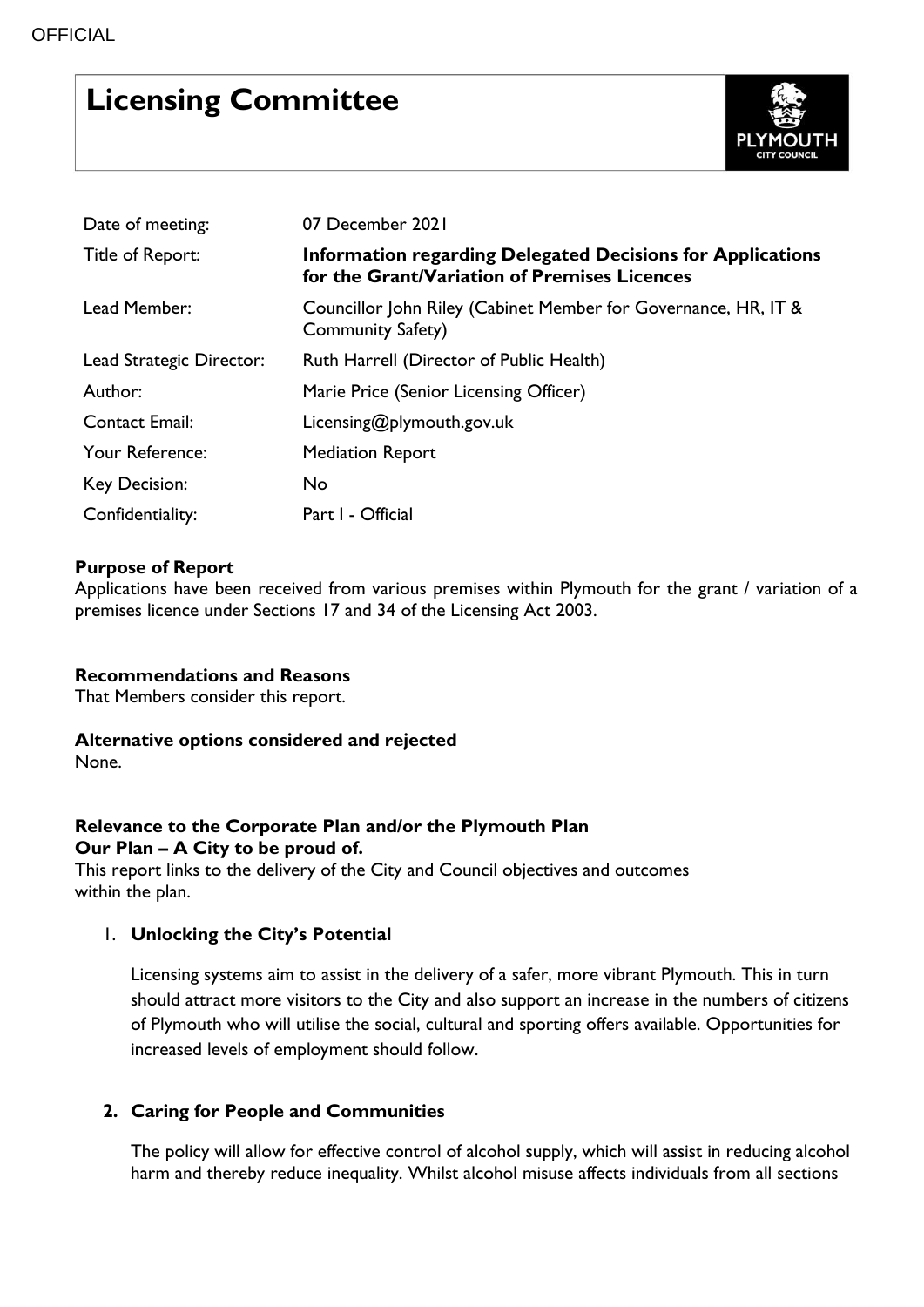of society, those from the most disadvantaged communities experience the highest burden of harm. See **[Our Plan](http://web.plymouth.gov.uk/new_corporate_plan.pdf)**

**Implications for the Medium Term Financial Plan and Resource Implications:**  Not applicable.

#### **Financial Risks**

Not applicable.

#### **Carbon Footprint (Environmental) Implications:**

None,

#### **Other Implications: e.g. Health and Safety, Risk Management, Child Poverty:**

*\* When considering these proposals members have a responsibility to ensure they give due regard to the Council's duty to promote equality of opportunity, eliminate unlawful discrimination and promote good relations between people who share protected characteristics under the Equalities Act and those who do not.*

Members should be aware that Section 17 of the Crime and Disorder Act 1998 puts a statutory duty on every Local Authority to exercise its various functions with due regard to the need to do all that it reasonably can do to prevent crime and disorder in its area.

#### **Appendices**

*\*Add rows as required to box below*

|   | <b>Ref. Title of Appendix</b>                |  | <b>Exemption Paragraph Number</b> (if applicable)<br>If some/all of the information is confidential, you must indicate<br>why it is not for publication by virtue of Part 1 of Schedule 12A<br>of the Local Government Act 1972 by ticking the relevant box. |  |  |  |   |  |  |
|---|----------------------------------------------|--|--------------------------------------------------------------------------------------------------------------------------------------------------------------------------------------------------------------------------------------------------------------|--|--|--|---|--|--|
|   |                                              |  |                                                                                                                                                                                                                                                              |  |  |  | O |  |  |
|   | Briefing report title                        |  |                                                                                                                                                                                                                                                              |  |  |  |   |  |  |
| B | Equalities Impact Assessment (if applicable) |  |                                                                                                                                                                                                                                                              |  |  |  |   |  |  |

#### **Background papers:**

*\*Add rows as required to box below*

*Please list all unpublished, background papers relevant to the decision in the table below. Background papers are unpublished works, relied on to a material extent in preparing the report, which disclose facts or matters on which the report or an important part of the work is based.*

| Title of any background paper(s) | <b>Exemption Paragraph Number</b> (if applicable)<br>If some/all of the information is confidential, you must indicate why it<br>is not for publication by virtue of Part 1 of Schedule 12A of the Local<br>Government Act 1972 by ticking the relevant box. |  |  |  |  |   |  |  |
|----------------------------------|--------------------------------------------------------------------------------------------------------------------------------------------------------------------------------------------------------------------------------------------------------------|--|--|--|--|---|--|--|
|                                  |                                                                                                                                                                                                                                                              |  |  |  |  | 6 |  |  |
|                                  |                                                                                                                                                                                                                                                              |  |  |  |  |   |  |  |
|                                  |                                                                                                                                                                                                                                                              |  |  |  |  |   |  |  |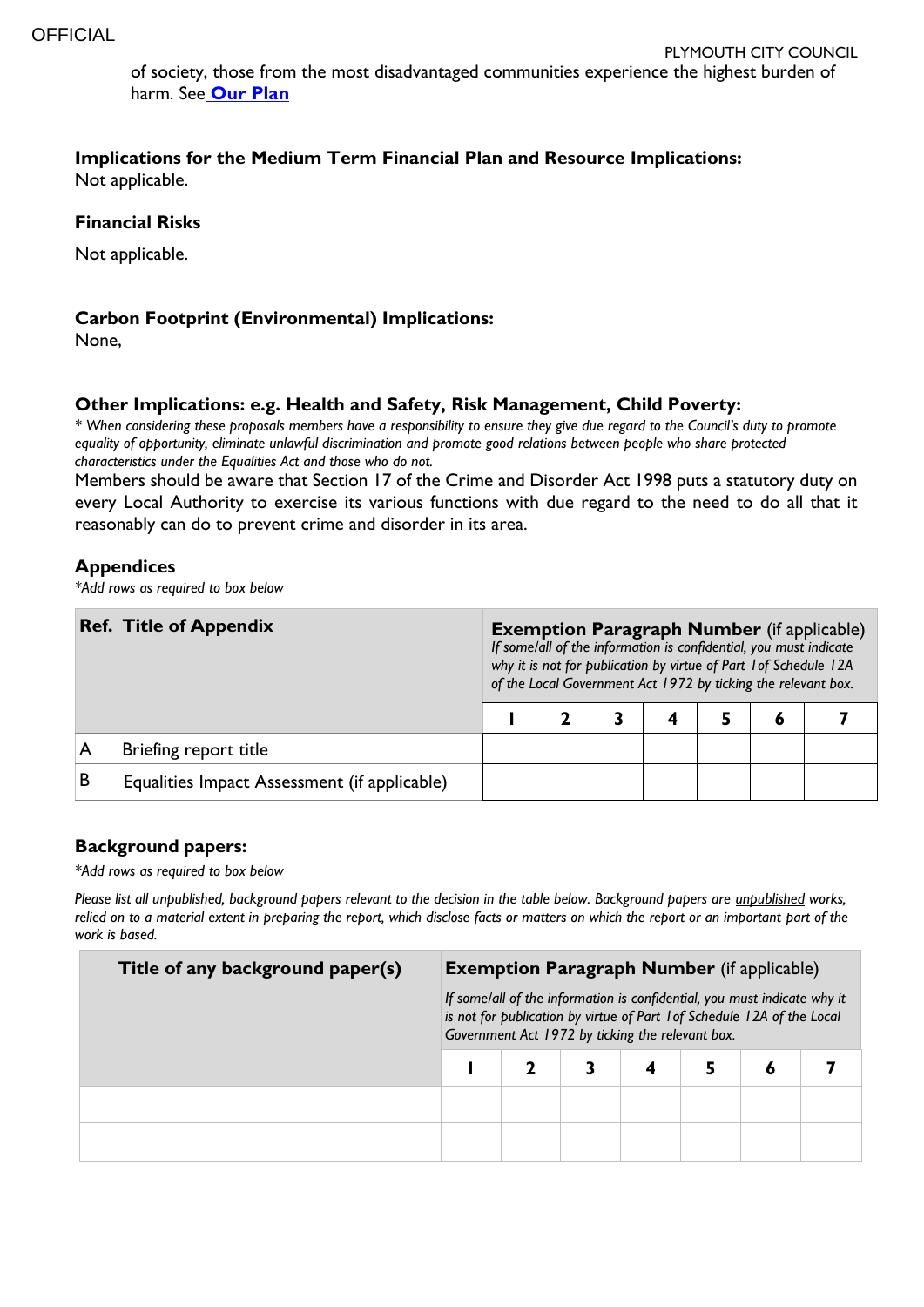# **OFFICIAL**

#### PLYMOUTH CITY COUNCIL

# **Sign off:**

| Fin                                                                              | din.2<br>1.22.<br>181 | Leg | 3769<br>$8$ /ag/<br>23.11<br>.2021 | Mon<br>Off | <b>Click</b><br>here<br>to<br>enter<br>text. | <b>HR</b> | <b>Click</b><br>here<br>to<br>enter<br>text. | Asset<br>S | <b>Click</b><br>here<br>to<br>enter<br>text. | Strat<br>Proc | Click here<br>to enter<br>text. |
|----------------------------------------------------------------------------------|-----------------------|-----|------------------------------------|------------|----------------------------------------------|-----------|----------------------------------------------|------------|----------------------------------------------|---------------|---------------------------------|
| Originating Senior Leadership Team member: Rob Nelder                            |                       |     |                                    |            |                                              |           |                                              |            |                                              |               |                                 |
| Please confirm the Strategic Director(s) has agreed the report? Yes Ruth Harrell |                       |     |                                    |            |                                              |           |                                              |            |                                              |               |                                 |
| Date agreed: 23/11/2021                                                          |                       |     |                                    |            |                                              |           |                                              |            |                                              |               |                                 |
|                                                                                  |                       |     |                                    |            |                                              |           |                                              |            |                                              |               |                                 |
| Cabinet Member approval: Councillor Riley via email                              |                       |     |                                    |            |                                              |           |                                              |            |                                              |               |                                 |
| Date approved: 23/11/2021                                                        |                       |     |                                    |            |                                              |           |                                              |            |                                              |               |                                 |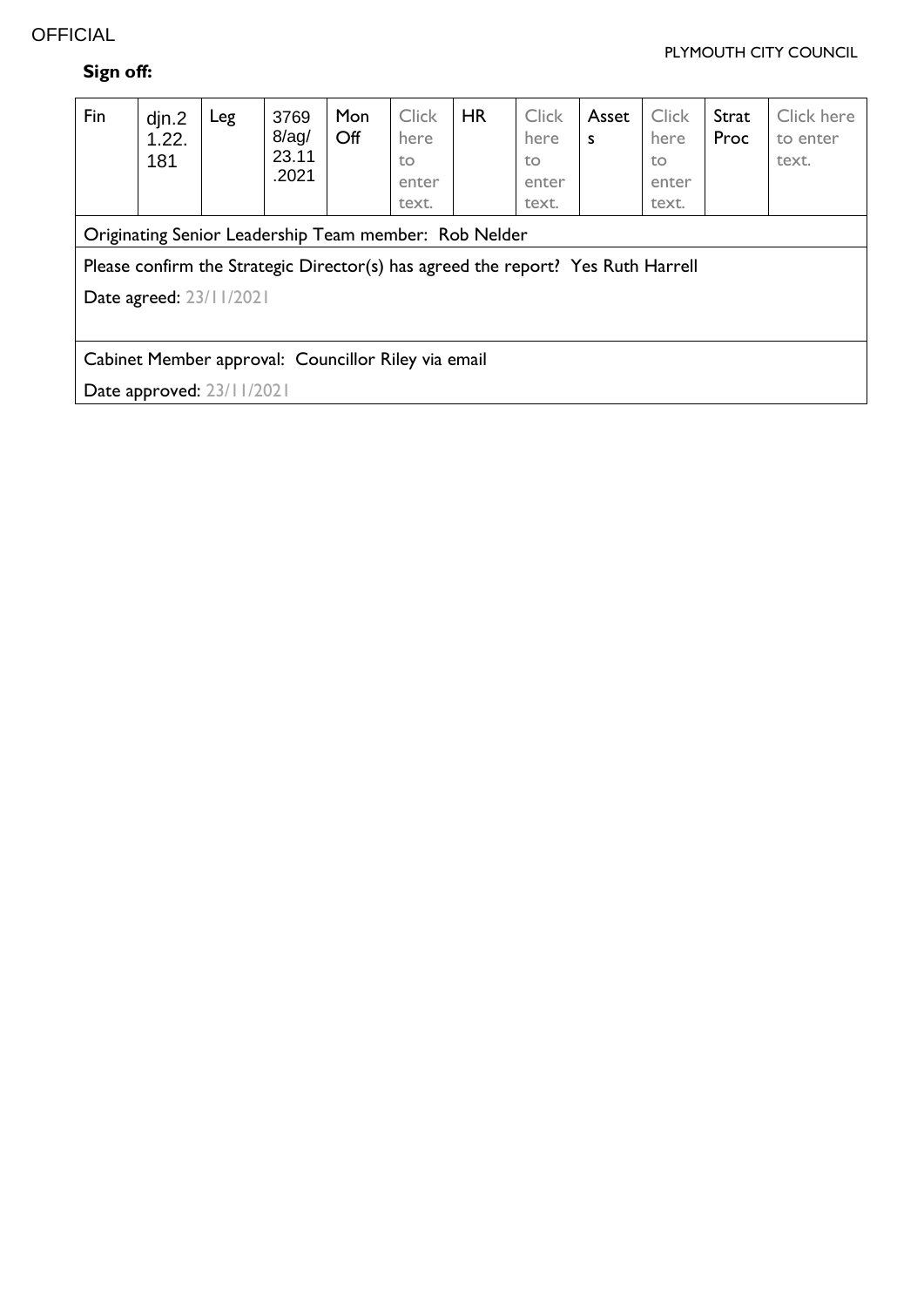# **1.0 INTRODUCTION**

1.1 Since the introduction of the Licensing Act regime in 2005 applications have been received for the grant and variation of premises licences. Some of these applications have received representations from responsible authorities or other parties and have been mediated out by agreement with both the applicant and the respective responsible authority without the need to bring the applications before the committee for determination.

## **2.0 RESPONSIBLE AUTHORITIES**

#### 2.1 *Environmental Health*

| Hunger Fix & The Vault       | 72 Mutley Plain<br>Compton |                             |  |
|------------------------------|----------------------------|-----------------------------|--|
| Subham Takeaway              | 4-5 Ham Drive              | Ham                         |  |
| The Egg Drop                 | 43-45 The Broadway         | <b>Plymstock Radford</b>    |  |
| <b>Steel Brew Company</b>    | 3 & 4 Mills Bakery         | St Peter and the Waterfront |  |
| Ocean City Coffee Shop       | 6 Hoe Road                 | St Peter and the Waterfront |  |
| Minerva Café                 | 55a Bretonside             | St Peter and the Waterfront |  |
| Leadworks                    | 170 Rendle Street          | St Peter and the Waterfront |  |
| <b>Tilt</b>                  | 68 Ebrington Street        | St Peter and the Waterfront |  |
| <b>Mad Merchants</b>         | 37 New Street              | St Peter and the Waterfront |  |
| <b>Stoke Traders and Res</b> |                            |                             |  |
| Assoc                        | Devonportt Road            | <b>Stoke</b>                |  |

#### 2.2 *Devon & Cornwall Police*

| <b>Budshead Stores</b>        | 669 Budhead Road              | <b>Budshead</b>             |
|-------------------------------|-------------------------------|-----------------------------|
| Hunger Fix & The Vault        | 72 Mutley Plain               | Compton                     |
| <b>Morice Town Stores</b>     | <b>34 Charlotte Street</b>    | Devonport                   |
| Market Hall                   | 86 Duke street                | Devonport                   |
| Spar Park Avenue              | Unit 3 Park Avenue            | Devonport                   |
| Erne's                        | 18 Hornchurch Road            | Honicknowle                 |
| <b>UK Storage Company Ltd</b> | 181 Plymbridge Road           | Moor View                   |
| <b>Treat Trendz</b>           | Safe Store, 12 St Modwen Road | Moor View                   |
| Okoberfest                    | <b>Central Park</b>           | Peverell                    |
| Lace & Lattice                | I Mayhew Gardens              | <b>Plympton St Mary</b>     |
| Devon Cheese Bar              | Shop 1-5 The Market           | St Peter and the Waterfront |
| <b>Hubbox</b>                 | Royal William Yard            | St Peter and the Waterfront |
| Ocean City Coffee Shop        | 6 Hoe Road                    | St Peter and the Waterfront |
| Minerva Café                  | 55a Bretonside                | St Peter and the Waterfront |
| Leadworks                     | 170 Rendle Street             | St Peter and the Waterfront |
| Tilt                          | 68 Ebrington Street           | St Peter and the Waterfront |
| <b>B&amp;M</b>                | 31 Cornwall Street            | St Peter and the Waterfront |
| Delta                         | 28-30 Western Approach        | St Peter and the Waterfront |